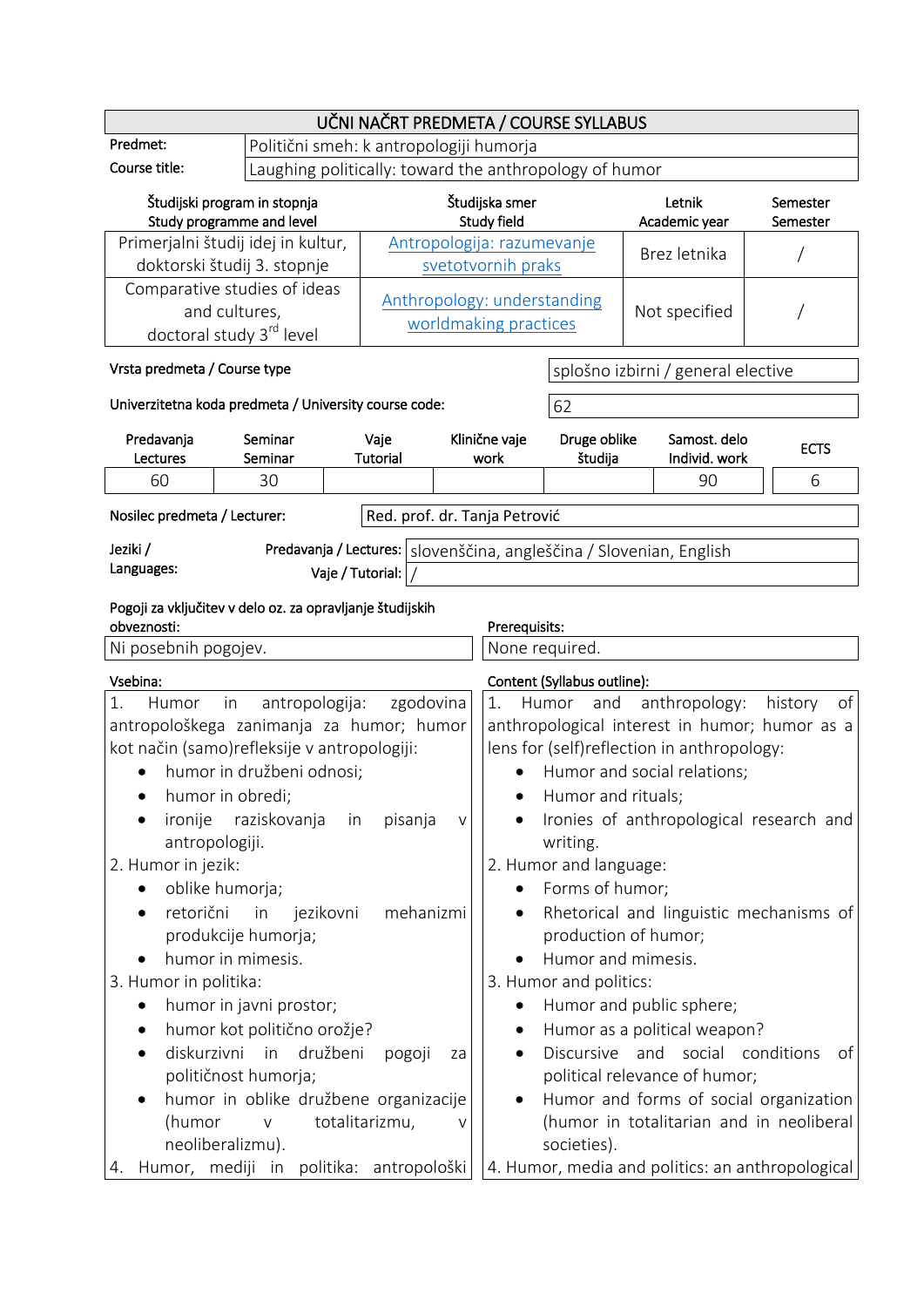| pogled:                                               | perspective:                                           |
|-------------------------------------------------------|--------------------------------------------------------|
| medijska, zabavna industrija in politika;             | Media, entertainment industries and<br>$\bullet$       |
| medijsko pogojene sodobne oblike<br>$\bullet$         | politics;                                              |
| političnega humorja: lažne novice,                    | Media friendly forms of political humor:<br>$\bullet$  |
| satirično gledališče, karnevalske                     | fake<br>news, satirical<br>theater,                    |
| politične stranke.                                    | carnivalesque political parties.                       |
| 5. Spreminjajoči se odnosi:                           | 5. Unstable relationships:                             |
| humor in resnost;<br>$\bullet$                        | Humor and seriousness;<br>$\bullet$                    |
| resničnost in farsa;<br>$\bullet$                     | Reality and farce;<br>$\bullet$                        |
| intimnost in distanca, identifikacija in<br>$\bullet$ | Intimacy and distance, identification and<br>$\bullet$ |
| zoperstavljanje.                                      | resistance.                                            |
| 6. Humor, družbene spremembe in politična             | political<br>Humor, social change<br>6.<br>and         |
| subjektivnost:                                        | subjectivity:                                          |
| humor in moralna<br>ekonomija:  <br>$\bullet$         | Humor<br>moral<br>and<br>$\bullet$<br>economy:         |
| vpletenost, samorefleksija;                           | involvement, self-reflection;                          |
|                                                       |                                                        |

- humor kot oblika dela;
- humor, ciničnost in družbeno delovanje.

## Temeljni literatura in viri / Readings:

## Anderson, Paul. 2013. The Politics of Scorn in Syria and the Agency of Narrated Involvement. Journal of the Royal Anthropological Institute (N.S.) 19: 463–481.

Humor as form of labor;

Humor, cynicism and social action.

- Apte, Madhev. 1985. Humor and Laughter: An Anthropological Approach. Ithaca, New York: Cornell University Press.
- Boyer Dominic in Alexei Yurchak. 2010. American Stiob: Or, What Late-Socialist Aesthetics can Reveal about Contemporary Political Culture in the West. Cultural Anthropology 25(2): 179– 221.
- Douglas, Mary. 1968. The Social Control of Cognition: Some Factors in Joke Perception. Man 3: 361–376.
- Fernandez, James in Mary Taylor Huber. 2001. Irony in Action: Anthropology, Practice and the Moral Imagination. Chicago: The Chicago University Press.
- Gal, Susan. 1995. Language and "The Arts of Resistance." Cultural Anthropology 10(3): 407– 424.
- Goldstein, Donna. 2013. Laughter out of Place (Second edition). Berkeley: University of California Press.
- Haugerud, Angelique. 2013. No Billionaire Left Behind: Satirical Activism in America. Stanford: Stanford University Press.
- Mbembe, Achille. 1992. Provisional Notes on the Postcolony. Africa 62(1): 3–37.
- Molé, Noelle. 2013. Trusted Puppets, Tarnished Politicians: Humor and Cynicism in Berluskoni's Italy. American Ethnologist 40(2): 288–299.
- Oushakine, Sergei. 2012. Red Laughter: On Refined Weapons of Soviet Jesters. Social Research 79(1): 189–216.
- Petrović, Tanja. 2015. Serbia in the Mirror: Parodying Political and Media Discourses. Slavic Review 74(2): 288–310.
- Petrović, Tanja. 2018. Political Parody and the Politics of Ambivalence. Annual review of anthropology. 47: 201-216.
- Yurchak, Alexei. 2006. Everything Was Forever, Until It Was No More: The Last Soviet Generation. Princeton, NJ: Princeton University Press.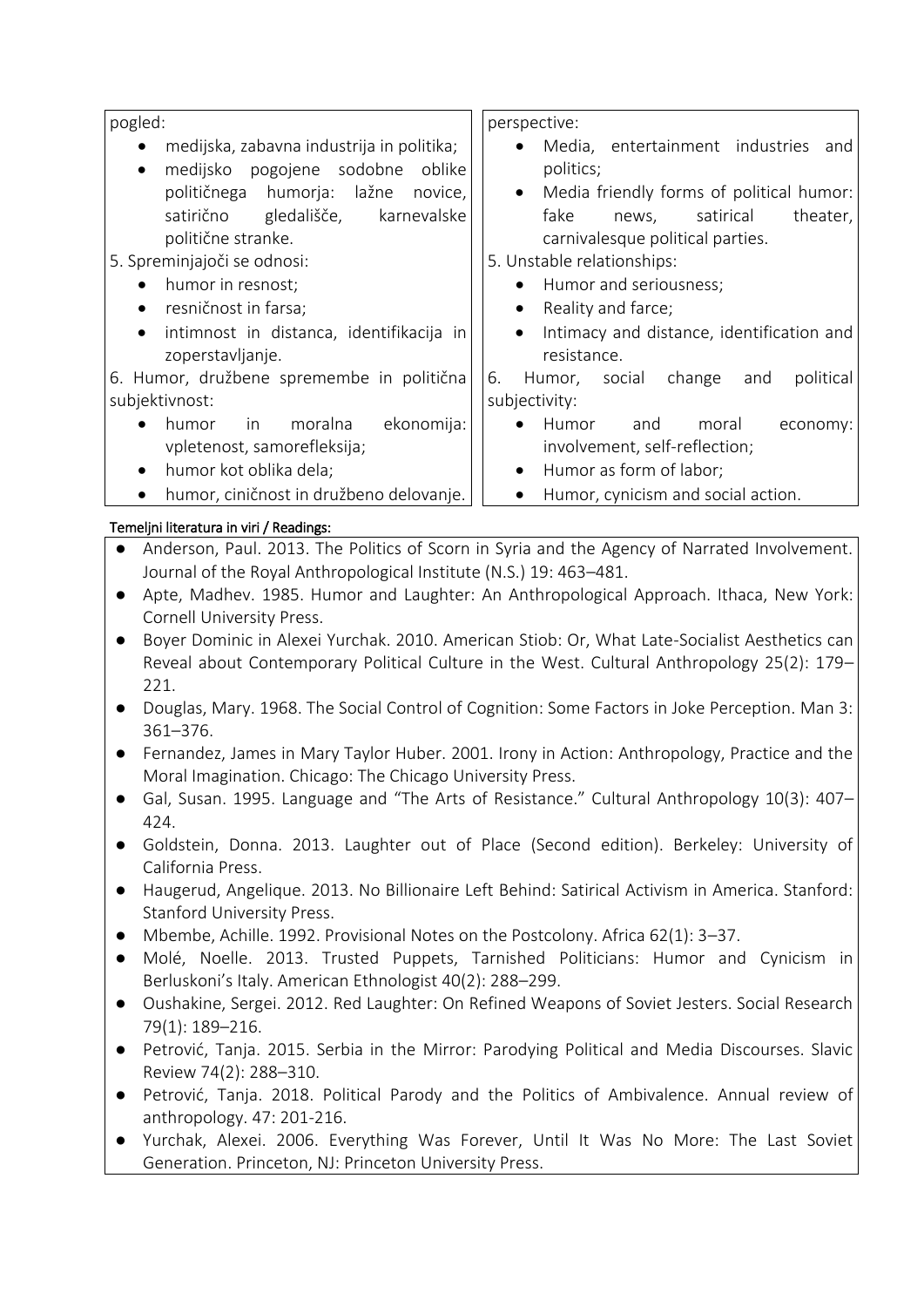| Cilji in kompetence:                                                                                                                                                                                                                                                                                                                                                                                                                                                                                                                                                                                                                                                                                                                                                                                                                                                                                                                                                                                                                                                                                                                                                                                                                                                                                                       | Objectives and competences:                                                                                                                                                                                                                                                                                                                                                                                                                                                                                                                                                                                                                                                                                                                                                                                                                                                                                                                                                                                                                                                                                                                                                                                                                                                                                                                                                                                                                                                                                                                                                                                          |
|----------------------------------------------------------------------------------------------------------------------------------------------------------------------------------------------------------------------------------------------------------------------------------------------------------------------------------------------------------------------------------------------------------------------------------------------------------------------------------------------------------------------------------------------------------------------------------------------------------------------------------------------------------------------------------------------------------------------------------------------------------------------------------------------------------------------------------------------------------------------------------------------------------------------------------------------------------------------------------------------------------------------------------------------------------------------------------------------------------------------------------------------------------------------------------------------------------------------------------------------------------------------------------------------------------------------------|----------------------------------------------------------------------------------------------------------------------------------------------------------------------------------------------------------------------------------------------------------------------------------------------------------------------------------------------------------------------------------------------------------------------------------------------------------------------------------------------------------------------------------------------------------------------------------------------------------------------------------------------------------------------------------------------------------------------------------------------------------------------------------------------------------------------------------------------------------------------------------------------------------------------------------------------------------------------------------------------------------------------------------------------------------------------------------------------------------------------------------------------------------------------------------------------------------------------------------------------------------------------------------------------------------------------------------------------------------------------------------------------------------------------------------------------------------------------------------------------------------------------------------------------------------------------------------------------------------------------|
| Čeprav<br>že<br>dolgo<br>predmet<br>je<br>humor<br>antropoloških raziskovanj,<br>je zadnje<br>čase<br>pritegnil veliko pozornost antropologinj in<br>antropologov. Na začetku 21. stoletja je humor<br>postal pomembno politično orodje, sestavni del<br>"resne" politike in priljubljeni način za izražanje<br>in izpogajanje državljanstva. Namen predmeta<br>je osvetliti tako vzroke kot posledice nove<br>političnosti humorja. Skozi analizo primerov<br>rabe političnega humorja v različnih družbah se<br>bomo posvetili vrsti vprašanj, ki so ključnega<br>modernih<br>za<br>razumevanje<br>pomena<br>družbenopolitičnih svetov in načinov, kako se<br>kot politični subjekti pozicioniramo znotraj njih.<br>Poseben poudarek bo na razmerju<br>med<br>oblikovanjem<br>političnih<br>humorjem<br>in<br>modernih družbah, ki jih<br>subjektivitet<br>V<br>nezmožnost<br>nedvoumnega<br>označuje<br>pozicioniranja do hegemoničnih struktur, ki jih s<br>humorjem kritiziramo.<br>Študentke in študenti se bodo na predavanjih in<br>seminarjih seznanili z zgodovino humorja,<br>njegovimi oblikami in najbolj vplivnimi teorijami<br>humorja ter pridobili kompetence za analizo<br>kompleksnih performativnih in diskurzivnih<br>praks in njihovih pomenov v moralnih in<br>družbenih ekonomijah sodobnih družb. | of<br>Although<br>long<br>object<br>standing<br>$\overline{a}$<br>anthropological inquiry, humor and laughter<br>have recently attracted significant attention<br>from anthropologists. At the beginning of the<br>21st century, humor has reemerged as a<br>prominent political tool, becoming a constitutive<br>aspect of "serious" politics and a preferred and<br>widely embraced means to perform citizenship.<br>This course will discuss both the reasons for and<br>implications of this reinforced political relevance<br>of humor. Through extensive use of examples<br>from societies around the globe, we will explore<br>a series of issues that are all of critical<br>importance for understanding modern social<br>and political worlds and the way we as political<br>subjects think upon and position within them.<br>Particular attention will be<br>paid<br>to the<br>between<br>relationship<br>humor<br>and<br>political<br>in<br>modern<br>subjectivity<br>day<br>societies<br>characterized<br>impossibility to<br>by<br>position<br>unambiguously vis-a-vis hegemonic structures<br>that are objects of humorous critique.<br>Students will acquire knowledge of the history of<br>political humor, its forms and manifestations, as<br>well as of most influential theories of humor<br>developed in anthropology and related fields.<br>The course will provide them with competences<br>necessary for the analysis of performative and<br>discursive practices and their functions and<br>meanings in complex moral and social<br>economies of modern day societies across the<br>globe. |
| Predvideni študijski rezultati:                                                                                                                                                                                                                                                                                                                                                                                                                                                                                                                                                                                                                                                                                                                                                                                                                                                                                                                                                                                                                                                                                                                                                                                                                                                                                            | Intended learning outcomes:                                                                                                                                                                                                                                                                                                                                                                                                                                                                                                                                                                                                                                                                                                                                                                                                                                                                                                                                                                                                                                                                                                                                                                                                                                                                                                                                                                                                                                                                                                                                                                                          |
| Študentke in študenti so zmožni kritično in<br>analitično razmišljati o rabi humorja in drugih<br>performativnih praks v sodobnih političnih<br>skupnosti. Zmožni so prepoznati in razumeti<br>njihove pomene, vloge, ter načine oblikovanja,<br>cirkulacije in konzumiranja humornih političnih<br>vsebin.                                                                                                                                                                                                                                                                                                                                                                                                                                                                                                                                                                                                                                                                                                                                                                                                                                                                                                                                                                                                                | Students are capable of critical and analytical<br>thinking about use of humor and other<br>performative practices in modern political<br>communities.<br>They<br>can<br>recognize<br>and<br>understand the meaning and role of these<br>practices, as well as the ways of generation,<br>circulation and consumption of humorous<br>political content.                                                                                                                                                                                                                                                                                                                                                                                                                                                                                                                                                                                                                                                                                                                                                                                                                                                                                                                                                                                                                                                                                                                                                                                                                                                              |
| Metode poučevanja in učenja:                                                                                                                                                                                                                                                                                                                                                                                                                                                                                                                                                                                                                                                                                                                                                                                                                                                                                                                                                                                                                                                                                                                                                                                                                                                                                               | Learning and teaching methods:                                                                                                                                                                                                                                                                                                                                                                                                                                                                                                                                                                                                                                                                                                                                                                                                                                                                                                                                                                                                                                                                                                                                                                                                                                                                                                                                                                                                                                                                                                                                                                                       |
| Oblike dela:<br>⊠Frontalna oblika poučevanja<br>□Delo v manjših skupinah oz. v dvojicah                                                                                                                                                                                                                                                                                                                                                                                                                                                                                                                                                                                                                                                                                                                                                                                                                                                                                                                                                                                                                                                                                                                                                                                                                                    | Types of learning/teaching:<br>$\boxtimes$ Frontal teaching<br>$\square$ Work in smaller groups or pair work                                                                                                                                                                                                                                                                                                                                                                                                                                                                                                                                                                                                                                                                                                                                                                                                                                                                                                                                                                                                                                                                                                                                                                                                                                                                                                                                                                                                                                                                                                         |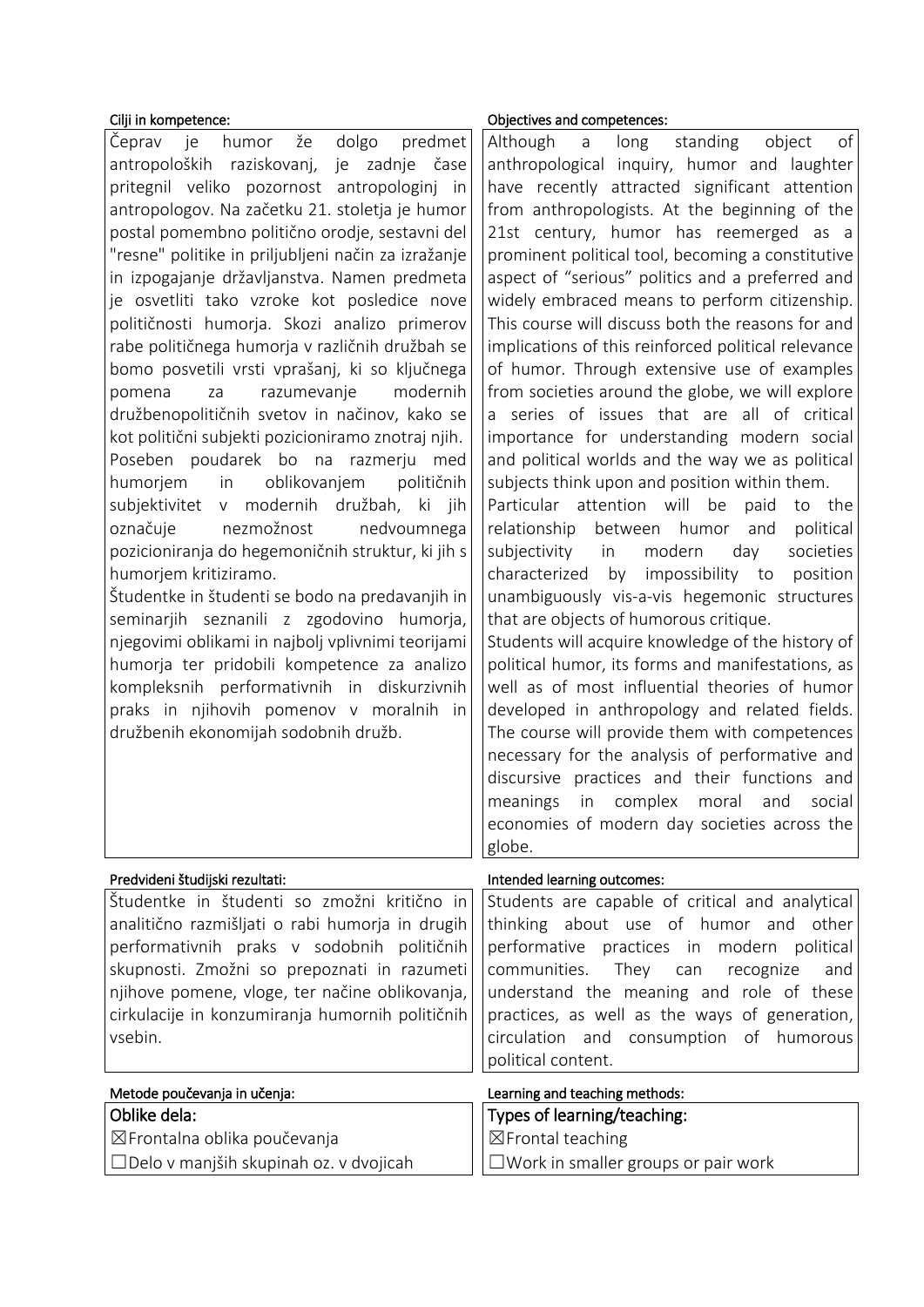| ⊠Samostojno delo študentov                    | ⊠Independent students work              |
|-----------------------------------------------|-----------------------------------------|
| ⊠e-izobraževanje                              | $\boxtimes$ e-learning                  |
| Metode (načini) dela:                         | Teaching methods:                       |
| $\boxtimes$ Razlaga                           | $\boxtimes$ Explanation                 |
| ⊠Razgovor/ diskusija/debata                   | ⊠Conversation/discussion/debate         |
| $\boxtimes$ Delo z besedilom                  | $\boxtimes$ Work with texts             |
| $\boxtimes$ Proučevanje primera               | $\boxtimes$ Case studies                |
| $\Box$ Igra vlog                              | $\Box$ Roleplay                         |
| □Druge vrste nastopov študentov               | $\Box$ Different presentation           |
| $\Box$ Reševanje nalog                        | $\square$ Solving exercises             |
| $\Box$ "Terenske vaje" (npr. obiski podjetij) | $\Box$ Field work (e.g. company visits) |
| □Vključevanje gostov iz prakse                | $\Box$ Inviting guests from companies   |

| Delež (v %) / |  |  |  |
|---------------|--|--|--|
|---------------|--|--|--|

| Načini ocenjevanja:             | Weight (in %) | Assessment:                      |
|---------------------------------|---------------|----------------------------------|
| Krajši pisni izdelki            | 20            | Short written assignments        |
| Daljši pisni izdelki            |               | Long written assignments         |
| Javni nastop ali predstavitev   | 20            | Presentations                    |
| Končno ocenjevanje (pisni/ustni | 60            | Final examination (written/oral) |
| izpit)                          |               |                                  |
| Drugo                           |               | Other                            |
|                                 |               |                                  |

## Reference nosilca / Lecturer's references:

- Petrović, Tanja. 2018. Political Parody and the Politics of Ambivalence. Annual review of anthropology. 47: 201-216.
- Petrović, Tanja. 2018. Linguistic creativity : a view from the periphery of the Serbian linguistic space. Belgrade English Language & Literature Studies 10: 299-325.
- Petrović, Tanja. 2018. What's up in town : place-making through the use of dialect in a Facebook chronicle of Leskovac (Southeast Serbia). In CORNIPS, Leonie and Vincent A. de ROOIJ (ur.), The sociolinguistics of place and belonging : perspectives from the margins. Amsterdam; Philadelphia: John Benjamins Publishing Company, 177-204.
- Petrović, Tanja. Humor u svakodnevnoj komunikaciji: ur. Renata Jamberšić Kirin, Jelena Marković, Ljiljana Marks i Nataša Polgar, Institut za etnologiju i folkloristiku, Zagreb, 2018, 357 str. Etnološka tribina: godišnjak Hrvatskog etnološkog društva. 48(41): 327-329.
- Petrović, Tanja. 2017. Rokeri s Moravu and the politics of parody in socialist Yugoslavia. In KOZOROG, Miham Rajko MURŠIČ (ur.). Sounds of attraction: Yugoslav and post-Yugoslav popular music. Ljubljana: Znanstvena založba Filozofske fakultete: = Ljubljana University Press, Faculty of Arts, 99-113.
- Petrović, Tanja. 2015. Serbia in the Mirror: Parodying Political and Media Discourses. Slavic Review 74(2): 288–310.
- Petrović, Tanja. 2015. Srbija i njen jug: "Južnjački dijalekti" između jezika, kulture i politike. Beograd: Fabrika knjiga.
- Petrović, Tanja. Yuropa : das jugoslawische Vermächtnis und Zukunftsstrategien in postjugoslawischen Gesellschaften. Berlin: Verbrecher Verlag.
- Petrović, Tanja. 2009. In the search for subtle ties: approaches to research at the intersection of language, culture and cognition. In VOSS, Christian, Alicja, NAGÓRKO, Alicja (ur.). Die Europäizität der Slawia oder die Slavizität Europas : ein Beitrag der kultur- und